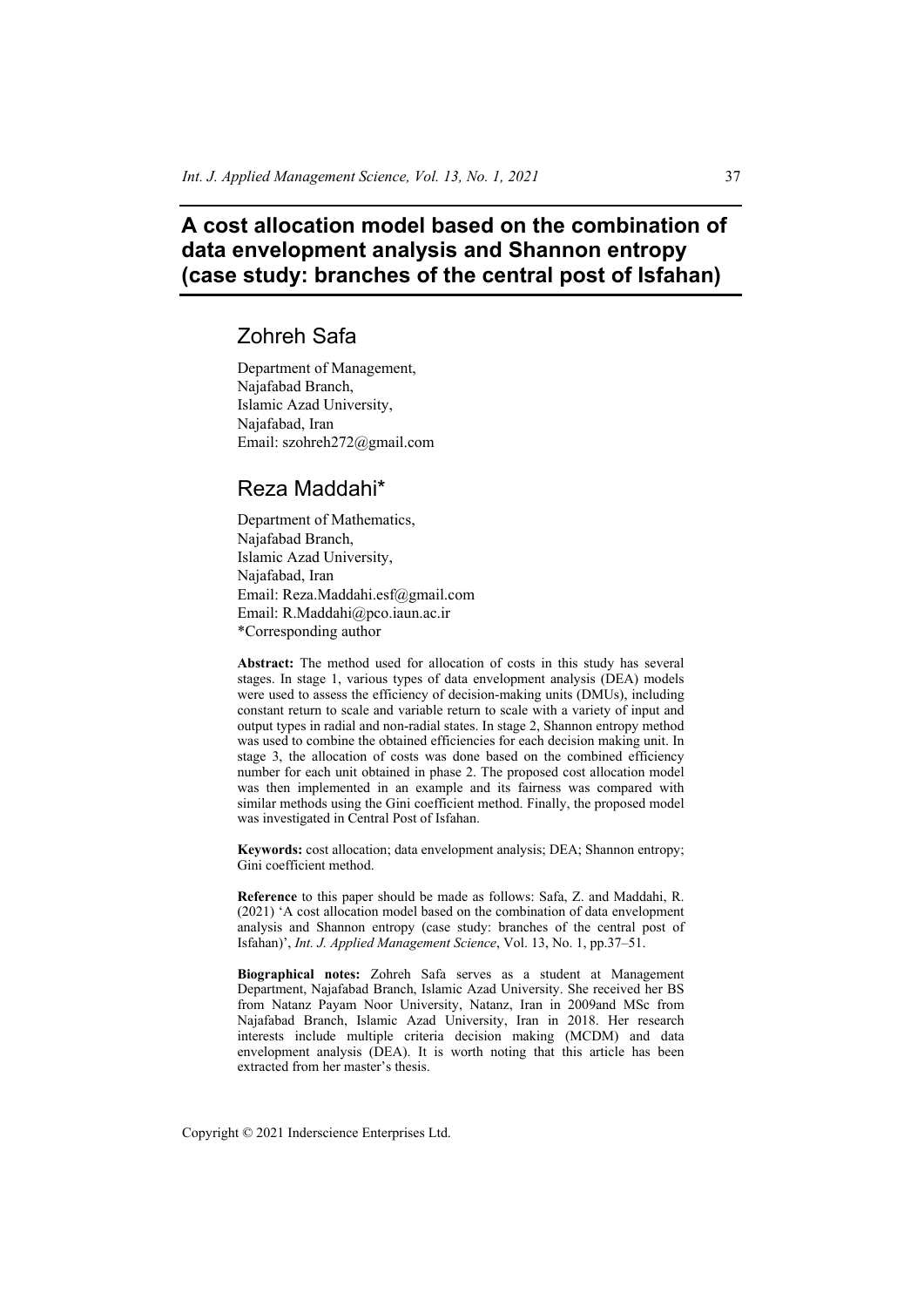#### 38 *Z. Safa and R. Maddahi*

Reza Maddahi is a faculty member of Mathematics Department of the Islamic Azad University (Najafabad Branch), Isfahan, Iran. He received his BS from University of Kashan, Kashan, Iran in Pure Mathematics in 2006, his MSc from Teacher Training University, Tehran, Iran in Applied Mathematics in 2008 and his PhD from Islamic Azad University (Sciences and Research Branch), Tehran, Iran in Applied Mathematics in 2012. His research interests include operations research, data envelopment analysis (DEA) and fuzzy linear programming. It should be noted that he has been the supervisor of Mrs. Safa in this research and this article has been obtained from her master's thesis.

### **1 Introduction**

Data envelopment analysis (DEA) technique was first proposed by Charnes et al. in 1978. Since then, it has become a popular empirical method for measuring relative efficiency of a set of homogeneous and comparable decision-making units (DMUs) (see Jahanshahloo et al., 2011, 2012, 2013; Maddahi et al., 2014). In recent years, an important application of DEA is to solve the problem of resource allocation among a set of DMUs in an equitable way. The first study on fair allocation of costs was done by Cook and Kress (1999), and was based on two principles:

- 1 the principle of invariance
- 2 the minimum input Pareto principle.

Based on this idea, they decided to consider a common share of the total input in the allocation of fixed costs to each DMU, and they started with a single input – single output example; however, they could not use this method directly for DMUs. Subsequently, Jahanshahloo et al. (2004) showed with a numerical example that Cook and Kress method did not work for the minimum input Pareto principle and provided a similar formula for achieving cost allocation without solving complex linear programming problems. Cook and Zhu (C2005) developed Cook and Kress's model in 2005, and presented a method for this allocation in their paper titled 'Cost allocation among DEA DMUs'. Lin (2011) proved in 2011 that with a new limitation added to Cook and Zhu's model, this model will no longer be able to provide a feasible solution. In recent years, many studies have been conducted on cost allocation using DEA (Ding et al., 2017; Yang and Zhang, 2015; Lotfi et al., 2013; Fang, 2013; Li and Cui, 2008). The aim of this study is to provide a model for cost allocation based on a combination of DEA and Shannon entropy. The rest of this article is organised as follows. In Section 2, research method and the proposed model for fair allocation of costs are discussed. In Section 3, the proposed method is compared with other methods through an illustrative example. Finally, in Section 4, the proposed method is applied to the central post of Isfahan and the results are discussed.

## **2 Method**

The issue that is discussed in this paper as fixed cost allocation is the costs used to build a common platform for the subunits of an organisation. It has been recognised that different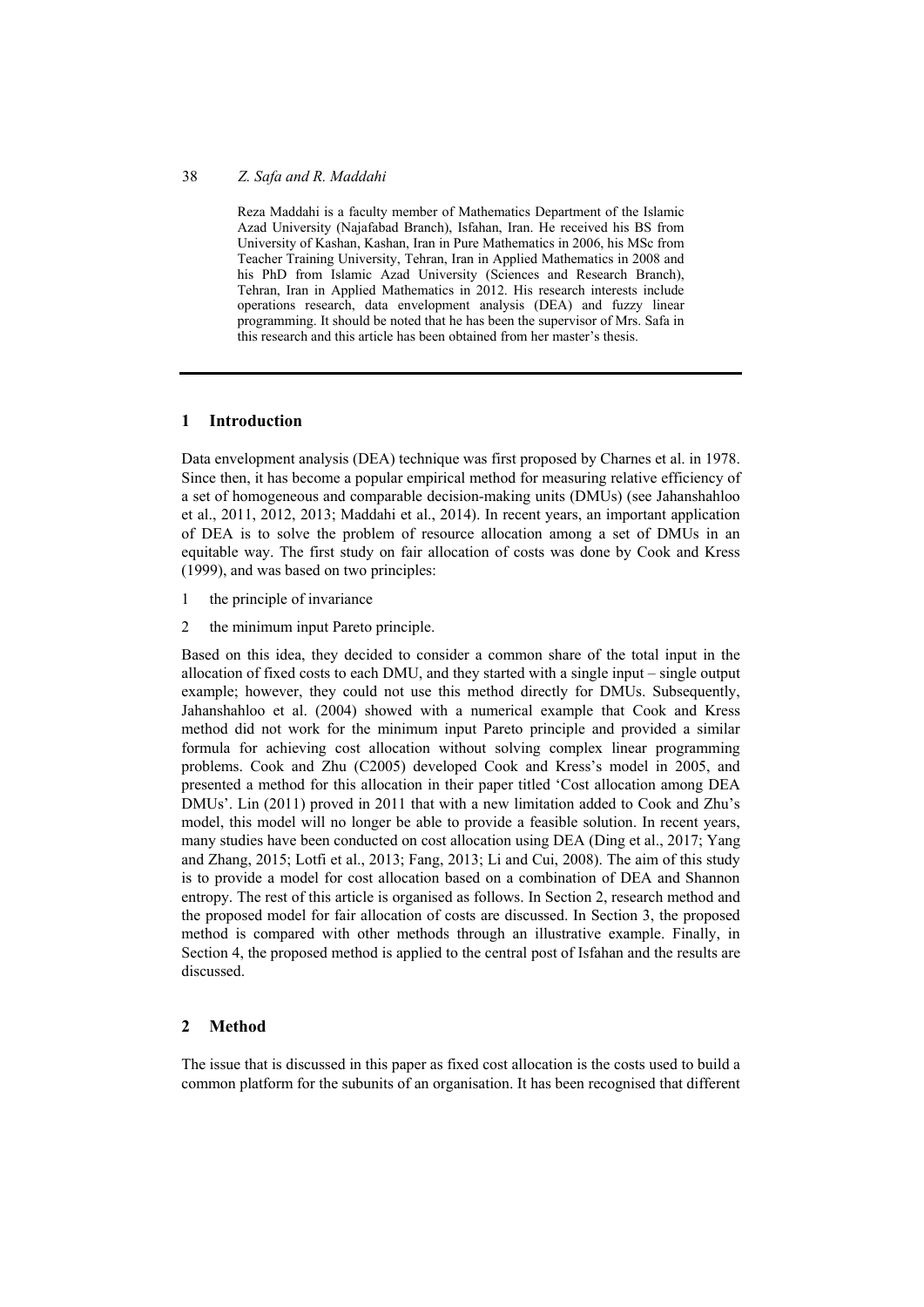subunits of the same organisation are homogeneous and comparable, because they consume the same kind of inputs and generate the same kind of outputs via a similar production process. For example, television advertising to attract customers that a central bank can do and all its branches will benefit from its advantages. The question that arises in this context is 'how the cost should be allocated between the units (bank branches), which is the best and fairest method?' In our opinion, the purpose for which the cost is spent directly affects the efficiency of the DMUs of the organisation. Therefore, the cost assigned to each DMU should be proportional to its efficiency. Thus, the method presented in this paper is based on the efficiency score obtained from DEA models.

In using DEA models, two important factors should be considered regarding efficiency:

- 1 the type of return to scale (RTS) of the production set (see Banker and Thrall, 1992; Banker et al., 1996; Tone, 1996; Golany and Yu, 1997)
- 2 the nature of the model used, i.e. whether it is input-oriented or output-oriented.

The appropriate model is determined based on the focus, access, and control capability of the DMU on inputs and outputs (see Paradi et al., 2018). To solve these two basic problems, several articles have been presented, the main idea of which is to aggregate the efficiency number from different DEA models using various methods, including multi-criteria decision-making methods (see Soleimani-Damaneh and Zarepisheh, 2009; Xie et al., 2014). In order to solve these two problems in this study, the method used by Soleimani-Damaneh and Zarepisheh (2009) in combining various efficiencies in DEA was used in the first step of the proposed model. For this purpose, assume there are n DMUs DMU<sub>i</sub>,  $(j = 1, 2, ..., n)$ , each using *m* inputs as vector  $X_i = (x_{1i}, x_{2i}, ..., x_{mi})$  to generate s outputs as vector  $Y_j = (y_{1j}, y_{2j}, ..., y_{sj})$ , and the goal is to allocate a fair amount of R units of cost among these DMUs. The proposed model has the following steps:

#### *Step 1 Efficiency calculation*

In this section, famous DEA models that are used to calculate the efficiency of DMUs are first introduced. These models include:

1 CCR

This model was introduced by Charnes et al. in 1978 and was named using the initial letters of their names. The mathematical form of this model is as follows:

min *θ*

s.t. 
$$
\sum_{j=1}^{n} \lambda_j x_{ij} \le \theta x_{io} \quad i = 1, ..., m
$$

$$
\sum_{j=1}^{n} \lambda_j y_{rj} > y_{ro} \quad r = 1, ..., s
$$

$$
\lambda_j \ge 0 \qquad j = 1, ..., n
$$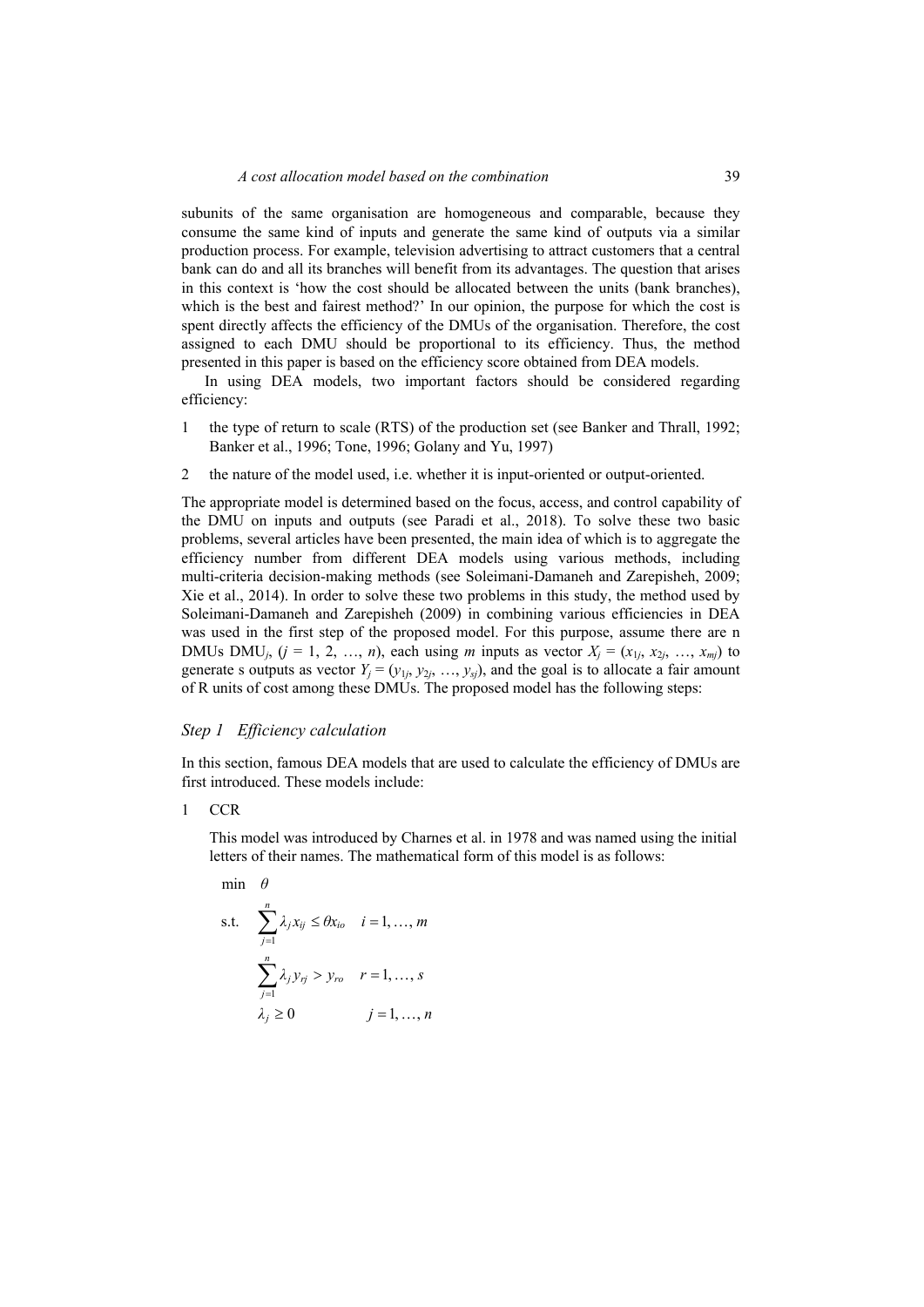2 BCC

This model was presented by Banker et al. (1984) and, like the CCR model, the initial letters of the authors' names were used as its name. This model can be applied in both input-oriented and output-oriented forms defined mathematically as follows.

Input and output oriented BCC models:

$$
\begin{aligned}\n\min \quad & \theta \\
\text{s.t.} \quad & \sum_{j=1}^{n} \lambda_j x_{ij} \leq \theta x_{io} \quad i = 1, \dots, m \\
& \sum_{j=1}^{n} \lambda_j y_{rj} \geq y_{ro} \quad r = 1, \dots, s \\
& \sum_{j=1}^{n} \lambda_j = 1 \quad j = 1, \dots, n \\
& \lambda_j \geq 0, \quad j = 1, 2, \dots, n\n\end{aligned}
$$

max *φ*

s.t. 
$$
\sum_{j=1}^{n} \lambda_j x_{ij} \le x_{io} \quad i = 1, ..., m
$$

$$
\sum_{j=1}^{n} \lambda_j y_{rj} \ge \varphi y_{ro} \quad r = 1, ..., s
$$

$$
\sum_{j=1}^{n} \lambda_j = 1 \qquad j = 1, ..., n
$$

$$
\lambda_j \ge 0
$$

The CCR model can also be input- or output-oriented for the calculation of efficiency; however, it is proved that the efficiency number in the input-oriented model is the inverse of the efficiency number generated in the output-oriented model, and in fact, there is no difference in these two model types in calculating efficiency. Therefore, only the input-oriented (or output-oriented) model is used to calculate the efficiency. While in the BCC model, these two values (the input-/output-oriented efficiency number) are not inversely related, so both cases are used to calculate efficiency. In other words, the input-oriented efficiency number is different from the output-oriented efficiency number in BCC.

3 Non-radial models

Non-radial models can be designed as input- or output-oriented, or with no specific orientation. In the latter case, both inputs and outputs can be considered simultaneously in the calculation of efficiency. The main difference between these models and the radial models is how a unit is checked for efficiency. In radial models, this is done by checking if the system will still be able to produce if inputs (or outputs) of the DMU are reduced or increased at a similar ratio. In the answer is positive, the unit is considered efficient; otherwise, it is regarded as inefficient. In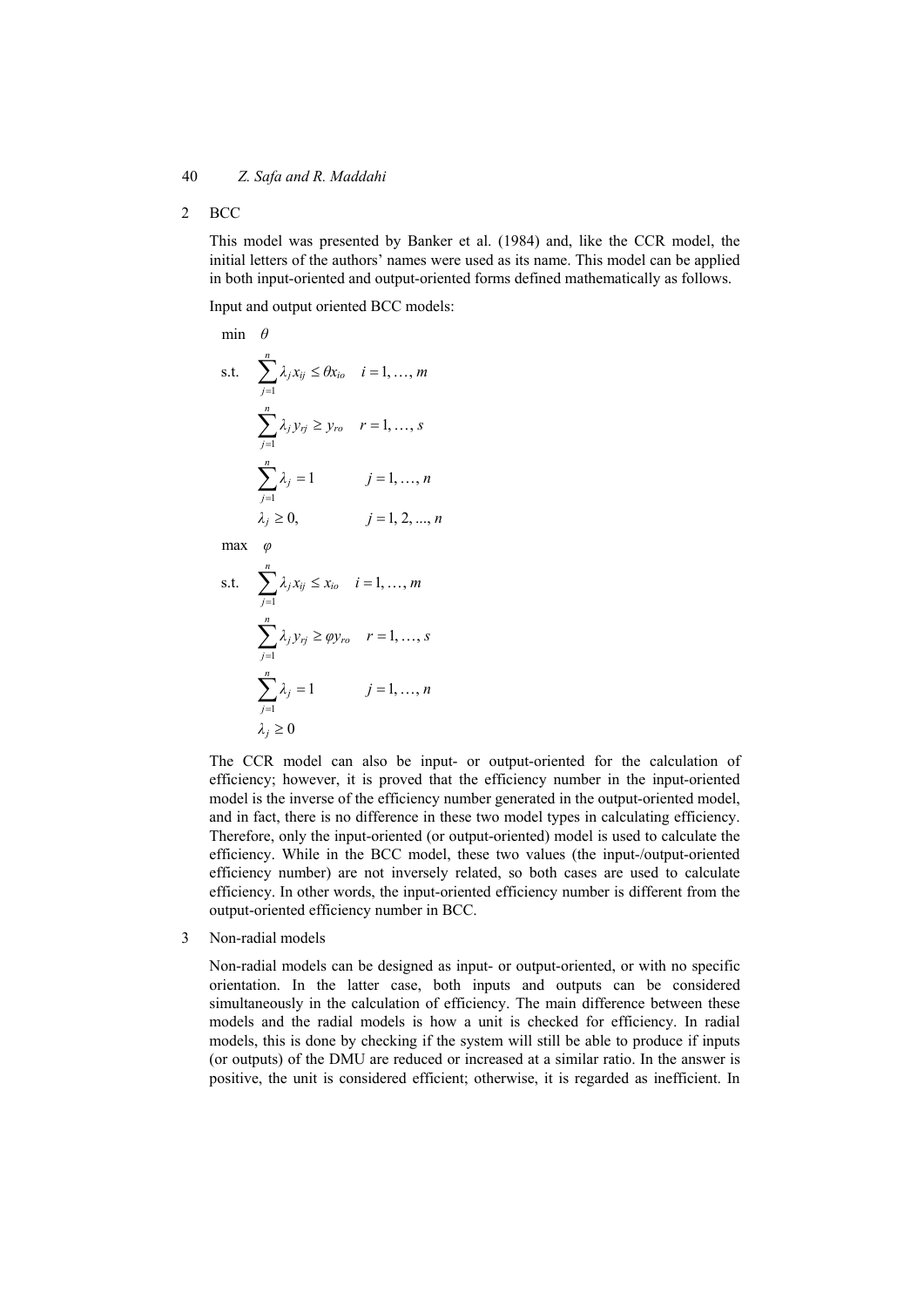non-radial models, inputs (or outputs) are not equally reduced (or increased), and each input and output can be evaluated at a different ratio. However, similar to radial models, return-to-scale in non-radial models can be considered either fixed or variable. Some non-radial models used in this study are as follows:

The MJ1 model is an input-oriented non-radial model with variable return-to-scale.

$$
\begin{aligned}\n\min & \quad \frac{1}{m} \sum_{i=1}^{m} \theta_i \\
\text{s.t.} & \quad \sum_{j=1}^{n} \lambda_j x_{ij} = \theta_i x_{io} \quad i = 1, \dots, m \\
& \quad \sum_{j=1}^{n} \lambda_j y_{rj} \ge y_{ro} \quad r = 1, \dots, s \\
& \quad \sum_{j=1}^{n} \lambda_j = 1 \quad j = 1, \dots, n \\
& \quad \lambda_j \ge 0\n\end{aligned}
$$

The MJ2 model is an output-oriented model with variable return-to-scale.

$$
\max \quad \frac{1}{s} \sum_{r=1}^{s} \varphi_r
$$
\n
$$
\text{s.t.} \quad \sum_{j=1}^{n} \lambda_j x_{ij} \le x_{io} \quad i = 1, \dots, m
$$
\n
$$
\sum_{j=1}^{n} \lambda_j y_{rj} = \varphi_r y_{ro} \quad r = 1, \dots, s
$$
\n
$$
\sum_{j=1}^{n} \lambda_j = 1 \quad j = 1, \dots, n
$$
\n
$$
\lambda_j \ge 0
$$

The MJ3 model is an input-oriented model with fixed return-to-scale.

min 
$$
\frac{1}{m} \sum_{i=1}^{m} \theta_i
$$
  
s.t.  $\sum_{j=1}^{n} \lambda_j x_{ij} = \theta_i x_{io}$   $i = 1,..., m$   
 $\sum_{j=1}^{n} \lambda_j y_{rj} \ge y_{ro}$   $r = 1,..., s$   
 $\lambda_j \ge 0$   $j = 1,..., n$ 

The MJ4 model is an output-oriented model with fixed return-to-scale.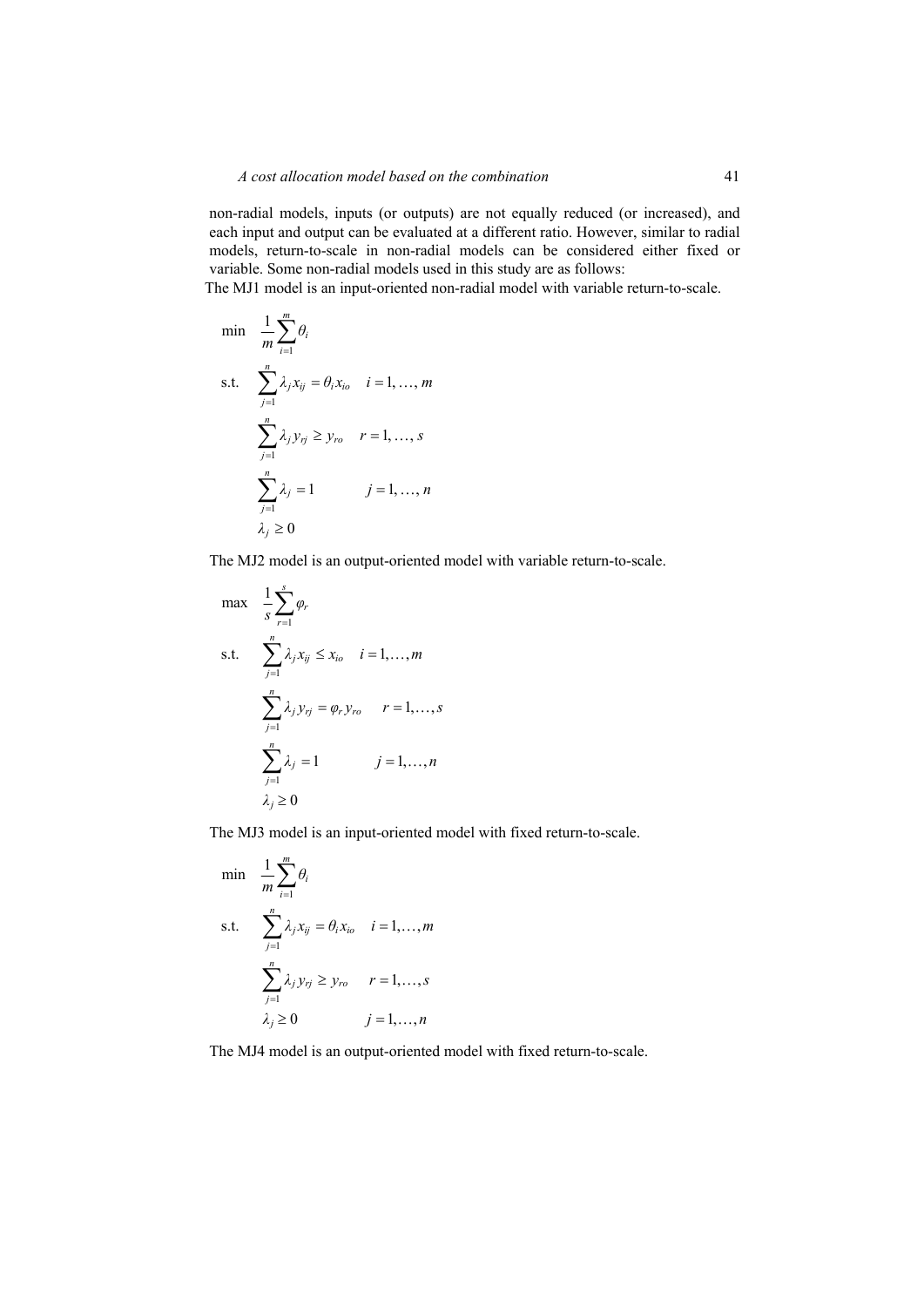$$
\max \quad \frac{1}{s} \sum_{r=1}^{s} \varphi_r
$$
\n
$$
\text{s.t.} \quad \sum_{j=1}^{n} \lambda_j x_{ij} \le x_{io} \quad i = 1, \dots, m
$$
\n
$$
\sum_{j=1}^{n} \lambda_j y_{rj} = \varphi_r y_{ro} \quad r = 1, \dots, s
$$
\n
$$
\lambda_j \ge 0 \quad j = 1, \dots, n
$$

In the first step of the proposed method, the efficiency of n independent and comparable DMUs is evaluated using the above models, i.e., CCR model, input- and output-oriented BCC models, non-radial models MJ1, MJ2, MJ3, and MJ4 (henceforth called the seven models).

#### *Step 2 Combining efficiencies with shannon entropy method*

After obtaining the efficiency of each DMU, the efficiency numbers are combined with the Shannon Entropy method through the following steps. For each DMU, there is an efficiency number, hereinafter called 'combined efficiency' [the main idea of this method has been adapted from Soleimani-Damaneh and Zarepisheh's (2009) paper]. The steps of this combination using Shannon Entropy method are as follows:

Stage 1 Creating Shannon entropy matrix.

First, the Shannon entropy matrix (this matrix is actually the decision matrix in the multi-criteria decision-making method), in which the rows are DMUs, and the columns show the efficiencies derived from the seven-dimensional model, is created. If the efficiency of the  $j^{\text{th}}$  model for  $DMU_i$  is indicated by  $e_{ij}$ , the above matrix will be like  $A \mid [e_{ij}]$ . If, in general, there are L models to calculate the efficiency and n DMUs, matrix A becomes a *n* × *L* matrix.

It should be noted that the efficiency of inefficient units is greater than one in the output-oriented models, and smaller than one in the input-oriented models. Since the proposed method combines these efficiencies, the concept of efficiency should be considered similarly in the input- and output-oriented models. Therefore, for all output-oriented models in the seven models, i.e., the output-oriented BCC models, MJ2, and MJ4, the inverse of the optimal value of the objective function is considered as the efficiency number of these models in the Shannon entropy matrix.

Stage 2 Normalising the matrix.

The above matrix is normalised as follows: each element of each column is divided by the sum of the elements of that column and each normalised element

is represented by 
$$
P_{ij}
$$
. In other words,  $P_{ij} = \frac{e_{ij}}{\sum_{i=1}^{n} e_{ij}} \quad \forall i, j.$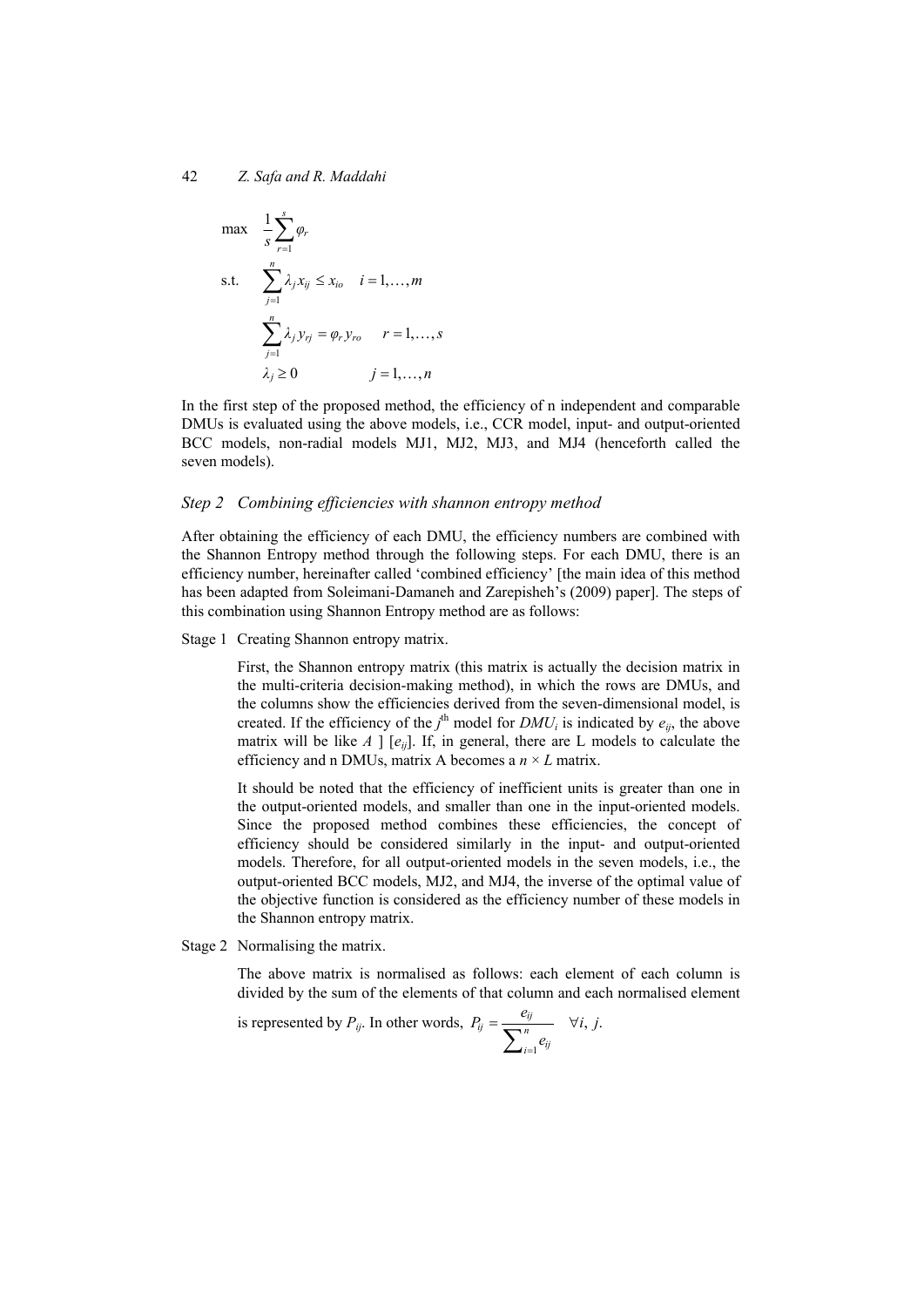Stage 3 Calculating the entropy.

At this stage, the entropy of  $E_j$  is calculated using the values in  $P_{ij}$  via the following formula.  $k$  is a constant value and helps keeping the value of  $E_i$ between 0 and 1.

$$
E_j = -k \sum_i P_{ij} LnP_{ij} \quad j = 1, 2, ..., n, k = \frac{1}{Ln L}
$$
 (1)

In equation  $(1)$ , L is the number of elements in each column of the Shannon entropy matrix, and in fact the number of models, which is 7 in this study.

Stage 4 Calculating  $d_i$  (deviation).

*dj* values are calculated using the following formula, which states how much useful information is given to the DMU by each indicator. Therefore, the role of the indicator in decision making should be reduced by the same amount.

$$
d_j = 1 - E_j
$$
,  $j = 1, 2, ..., n$ 

Stage 5 Calculating the weights *wj*.

In this stage, the weights are calculated using the following equation:

$$
w_j = \frac{d_j}{\sum_{j=1}^L d_j}, \ j = 1, 2, ..., L.
$$

Stage 6 Obtaining combined efficiency  $(\tau_i)$ 

At this stage, the 'combined efficiency' for each  $DMU_i$  is obtained using the weights calculated for each model in the previous stage:

$$
\tau_i = \sum_{j=1}^L w_j e_{ij}, \quad i = 1, 2, ..., n
$$

#### *Step 3 The allocation*

In this step, using the combined efficiency calculated in the previous step, the cost is fairly allocated to the DMUs. For this purpose, the combined efficiency of each unit is considered as the basis of allocation. Assuming that the purpose is to allocate a cost of value R to n DMUs with combined efficiency, then the following can be stated: if we base fairness on the idea that the more a DMU is efficient, the more cost must be allocated to it, then the allocation must be a coefficient of the efficiency of each unit;

thus, we define the cost allocated to *DMUi*, 
$$
i = 1, 2, ..., n
$$
 equal to  $R_i = \frac{\tau_i}{\sum_{i=1}^{n} \tau_i} R$ . If cost

allocation is done as above, the total allocations will be equal to the total cost (R). The proposed allocation in this section is encouraging and can be used in cases such as allocation of funds to organisations. This method can also be used if the goal is to allocate advertising costs to the homogeneous subdivisions of an organisation, as an organisation that has become more productive has benefited more from advertising and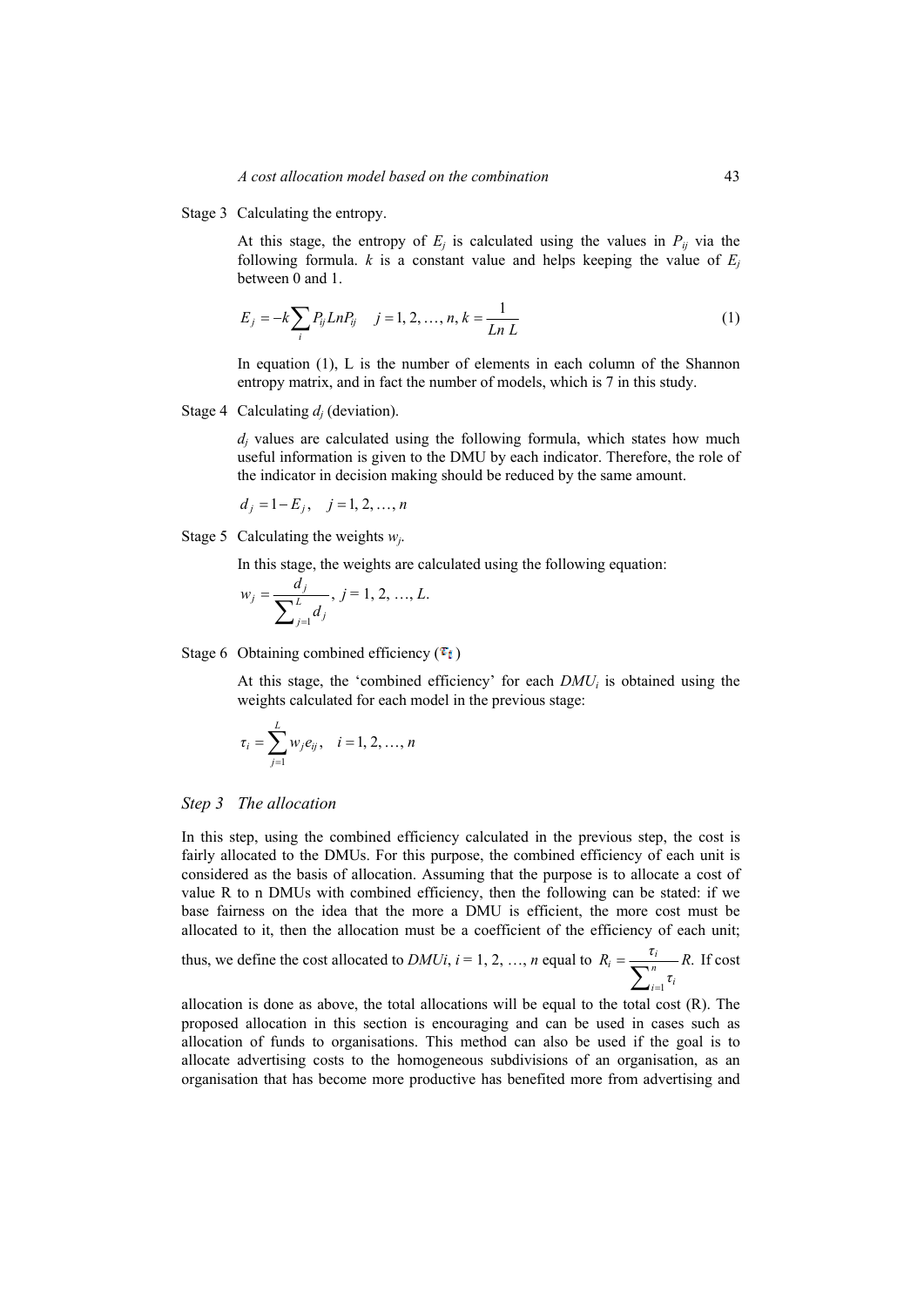therefore needs to go under more costs. In any case, if the senior management of the organisation, for whatever reason, defines fairness as 'a more efficient unit must endure

less costs', then the allocation can be done as follows: 1 1  $\mathbf{v}_i = \frac{\tau_i}{\nabla^n}$ ,  $i=1$   $\tau$ <sub>i</sub>  $R_i = \frac{\tau}{\sqrt{2\pi}}$ *τ* =  $\sum$  $i = 1, 2, ..., n$ .

What is used in the following sections is the same as the previous one.

## **3 Example**

**Table 1** Data

In this section, the proposed model is illustrated using an example from Yang and Zhang's (2015) paper, and then it is compared with similar methods. Consider Table 1. The rows in this table represent 12 DMUs that use three inputs to generate two outputs. Inputs are displayed in the first three columns and outputs are displayed in the last two columns.

| <b>DMUs</b>      | Input 1 | Input 2 | Input 3 | Output 1 | Output 2 |
|------------------|---------|---------|---------|----------|----------|
| DMU1             | 350     | 39      | 9       | 67       | 751      |
| DMU <sub>2</sub> | 298     | 26      | 8       | 73       | 611      |
| DMU <sub>3</sub> | 422     | 31      | 7       | 75       | 584      |
| DMU <sub>4</sub> | 281     | 16      | 9       | 70       | 665      |
| DMU <sub>5</sub> | 301     | 16      | 6       | 75       | 445      |
| DMU <sub>6</sub> | 360     | 29      | 17      | 83       | 1,070    |
| DMU <sub>7</sub> | 540     | 18      | 10      | 72       | 457      |
| DMU <sub>8</sub> | 276     | 33      | 5       | 78       | 590      |
| DMU <sub>9</sub> | 323     | 25      | 5       | 75       | 1,074    |
| <b>DMU 10</b>    | 444     | 64      | 6       | 74       | 1,072    |
| DMU11            | 232     | 25      | 5       | 25       | 350      |
| DMU12            | 444     | 64      | 6       | 104      | 1,199    |

Also, assume the goal is to allocate a fixed cost of 100 units to DMUs. In Table 2, the last column represents the amount of cost assigned to each DMU using the proposed method. The first four columns show the cost allocated to each unit by similar methods.

To measure the fairness of these methods, Gini coefficient (Gini, 1921) is used. The results of evaluating the methods presented in Table 2 by means of Gini coefficient are shown in Table 3. In Gini method, the more the calculated number is close to zero, the fairer the allocation. As can be seen, in the proposed method, the number obtained by the Gini coefficient method is zero, which means that the allocation is quite fair.

In the following section, the proposed method is used for the central post of Isfahan.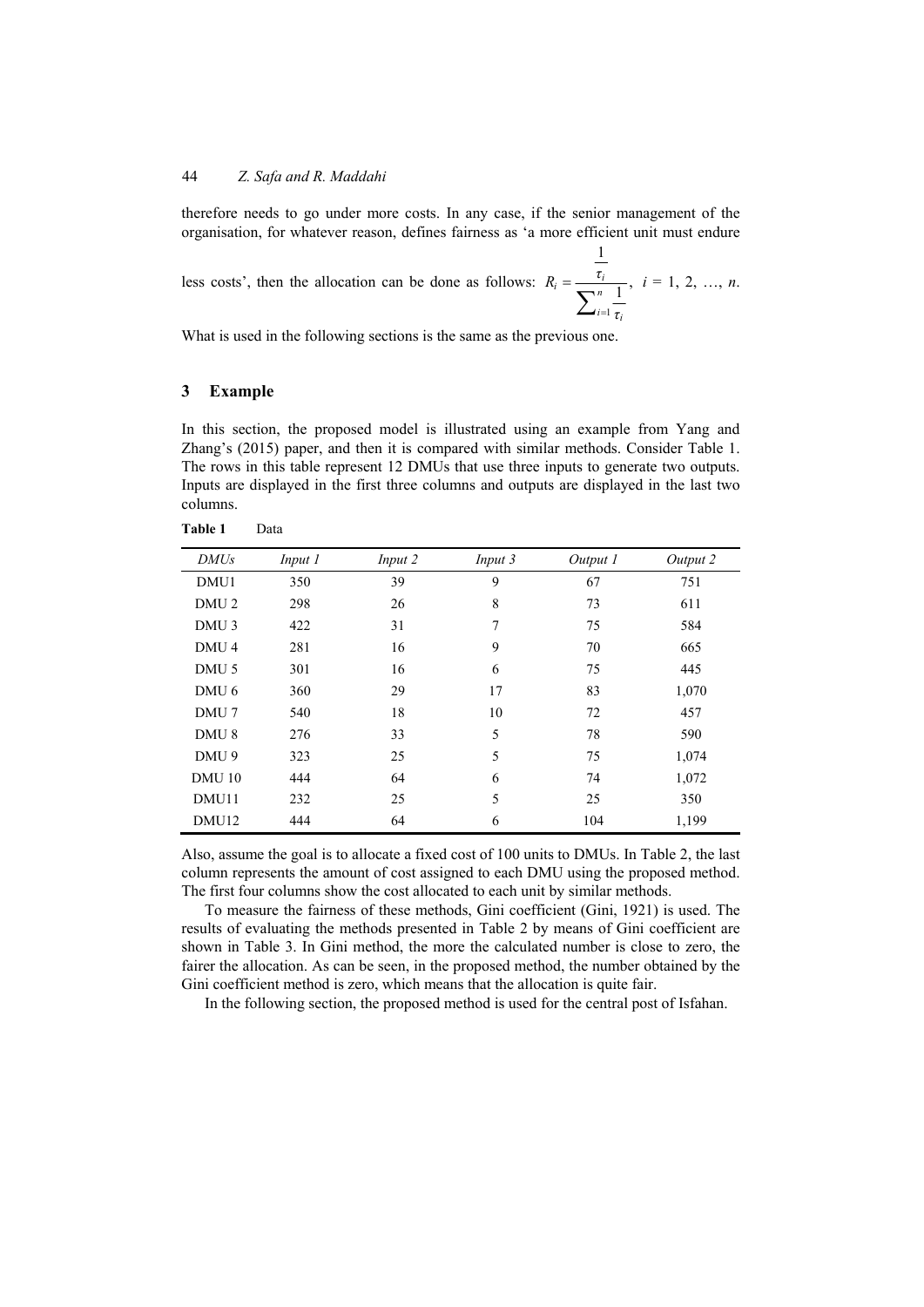|                   | Lin's method | Bizley's<br>method | Lee's method<br>(2008) | Lee's method<br>(2012) | The proposed<br>method |
|-------------------|--------------|--------------------|------------------------|------------------------|------------------------|
| DMU1              | 6/86         |                    | 7/33                   | 6/38                   | 7/95                   |
| DMU <sub>2</sub>  | 6/18         | 7/21               | 5/6                    | 7/42                   | 8/78                   |
| DMU3              | 7/28         | 6/83               | 8/35                   | 6/68                   | 7/53                   |
| DMU4              | 6/09         | 8/47               | 8/45                   | 8/83                   | 9/20                   |
| DMU <sub>5</sub>  | 4/03         | 7/08               | 6/9                    | 7/63                   | 9/20                   |
| DMU <sub>6</sub>  | 12/51        | 10/06              | 11/55                  | 9/69                   | 8/7                    |
| DMU7              | 7/2          | 5/09               | 7/45                   | 4/27                   | 8/36                   |
| DMU8              | 5/61         | 7/74               | 5/83                   | 8/35                   | 9/2                    |
| DMU9              | 5/8          | 15/11              | 7/43                   | 15/87                  | 9/2                    |
| DMU <sub>10</sub> | 13/62        | 10/08              | 11/63                  | 9/75                   | 8/36                   |
| DMU11             | 5/8          | 1/58               | 5/69                   | 0/45                   | 4/1                    |
| DMU <sub>12</sub> | 18/6         | 13/97              | 13/71                  | 14/64                  | 9/20                   |
| Table 3           | G values     |                    |                        |                        |                        |
|                   | Lin's method | Bizley's<br>method | Lee's method<br>(2012) | Lee's method<br>(2008) | The proposed<br>method |
| G                 | 0.32         | 0.35               | 0.38                   | 0.26                   | 0.0                    |

**Table 2** Example cost allocation

#### **4 Implementation of the model at the central post of Isfahan**

#### *4.1 DMUs and input and output indicators*

To implement the proposed model in the central post of Isfahan, the following seven areas were considered as DMUs: Masjed Seyyed, Neshat, Khorasgan, Feyz, Ghadir, Malekhahr, and Laleh. In order to evaluate the efficiency of the above areas using DEA, and to use them in the proposed model, appropriate indicators should be identified and used as inputs and outputs. Many studies were reviewed for this purpose (Borenstein et al., 2004; Doble, 1995; Filippini and Zola, 2005; Iturralde and Quirós, 2008; Horncastle et al., 2006; Register, 1988). Finally, using the Delphi method and collecting the opinion of experts in this industry, the following six indicators were selected: Operating income, sent items, timely delivery, operating costs, total productivity, and traffic. These indicators were then divided into input and output categories for inclusion in the DEA models. According to the definition of each indicator, presented by the Performance Evaluation Unit, inputs are those indicators that if increased, while other factors remain constant, the efficiency of the DMU decreases, and outputs are those indicators that if increased, while other factors remain constant, the efficiency of the DMU also increases. Therefore, the first indicator is the operational cost that refers to the total of current, personnel, and contract costs, and is considered as input according to its nature. It should be noted that due to the unavailability of current and contract costs and that personnel costs cover about 95% of the costs, operational costs were limited to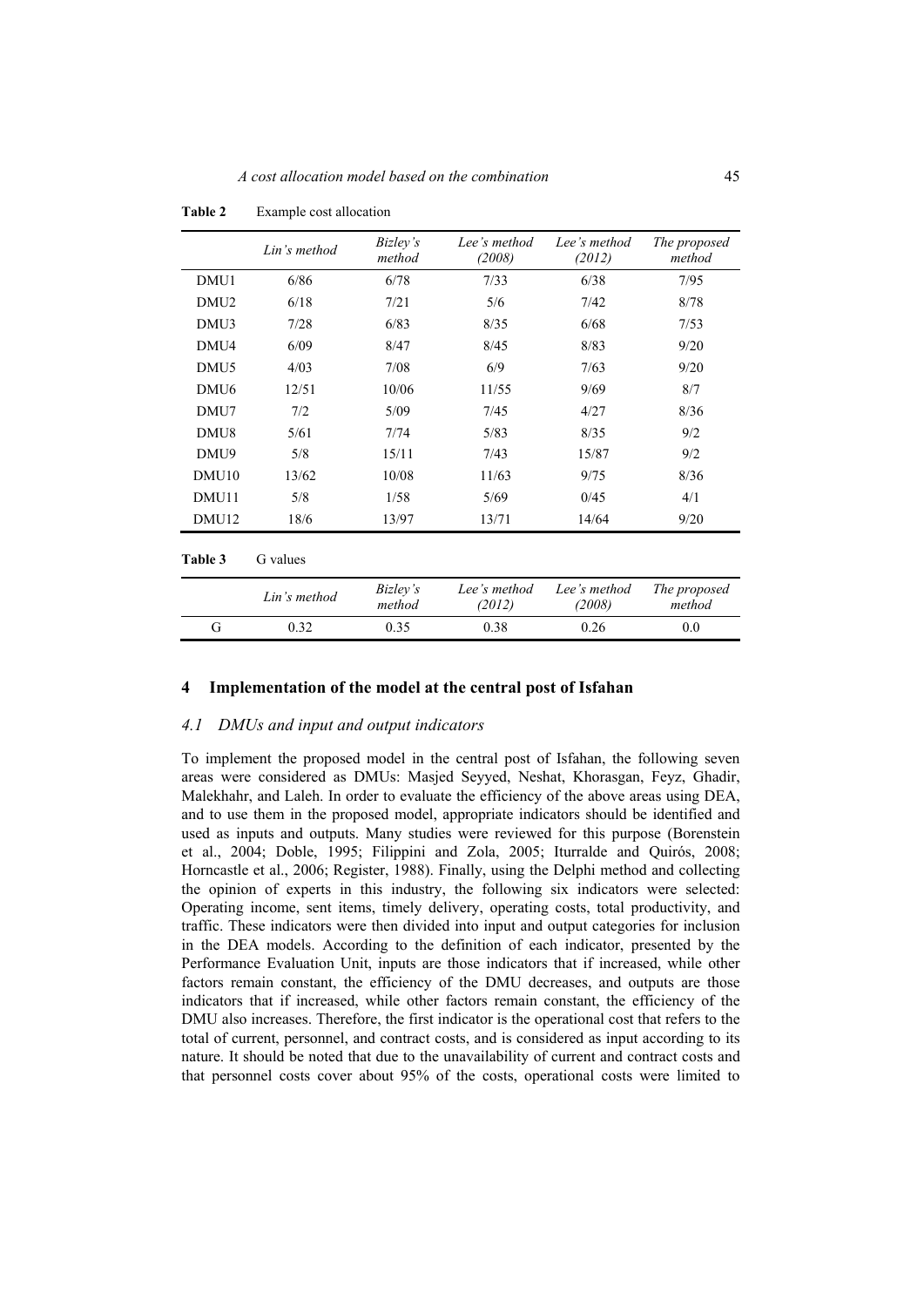personnel costs in this study. The second indicator is timely delivery, which is called the waiting time from the acceptance to the distribution of the item, and according to its definition it was considered as an input. The third indicator is the operating income derived from the total revenue earned by the post. The fourth indicator is traffic and indicates a unit of acceptance of a consignment in the source. The fifth indicator, sent items, is the number of items that are sent in time to the target exchange centre, and the final indicator is the total productivity. The factors in the latter include capital, energy, and human resources; however, due to the difficulty of obtaining productivity and the fact that it is affected by so many factors, we calculated productivity by dividing the income of each area by the number of employees in that area. These four indicators were considered as outputs according to their nature. The selected indicators (inputs and outputs) used for assessing the seven areas of central post of Isfahan are briefly summarised in Table 4.

| <i>Input variables</i> |                   |  |                      | Output variables |
|------------------------|-------------------|--|----------------------|------------------|
|                        | Operational costs |  | 1 Operational income |                  |
|                        | Timely delivery   |  | 2 Traffic            |                  |
|                        |                   |  | 3 Total productivity |                  |
|                        |                   |  | Sent items           |                  |

# *4.2 Data for each indicator*

The data used here is real data. The seven DMUs that are the branches of the post of Isfahan can be evaluated with two inputs and four outputs. The information in this regard was extracted from valid documents available in the BSC system of Post of Isfahan, under the supervision of the manager of Performance Evaluation Unit. The data are presented in Table 5.

| Postal<br>area   | <i>Operational</i><br>costs | Timely<br>delivery | Operational<br>income | Traffic        | Sent<br>items | Productivity |
|------------------|-----------------------------|--------------------|-----------------------|----------------|---------------|--------------|
|                  | i1                          | i2                 | οl                    | O <sup>2</sup> | $\sigma$ 3    | 04           |
| DMU1             | 476,611                     | 94.55              | 1,784,123             | 31,351,886     | 94            | 0.14         |
| DMU <sub>2</sub> | 1,715,800                   | 90.25              | 5,188,396             | 69,427,201     | 93            | 0.32         |
| DMU3             | 142,983                     | 95.28              | 253,484               | 8,712,959      | 89            | 0.04         |
| DMU4             | 667,256                     | 94.29              | 1,573,414             | 54,683,004     | 95            | 0.25         |
| DMU <sub>5</sub> | 428,950                     | 95.26              | 913,222               | 21,743,611     | 93            | 0.10         |
| DMU <sub>6</sub> | 381,289                     | 95.12              | 348,737               | 17,920,082     | 89            | 0.08         |
| DMU7             | 190,644                     | 95.79              | 335,670               | 14,410,406     | 91            | 0.07         |

**Table 5** The data

In Table 5, each row represents a DMU, and the columns represent the inputs and outputs of each unit. For example, DMU1 represents Masjed Seyyed postal area, and the corresponding row shows the values of indicators in that area, such as the area's revenue, which is equal to 31351886. DMU2, DMU3, DMU4, DMU5, DMU6, and DMU7 represent Neshat, Khorasgan, Feyz, Ghadir, Malek Shahr, Laleh areas, respectively. In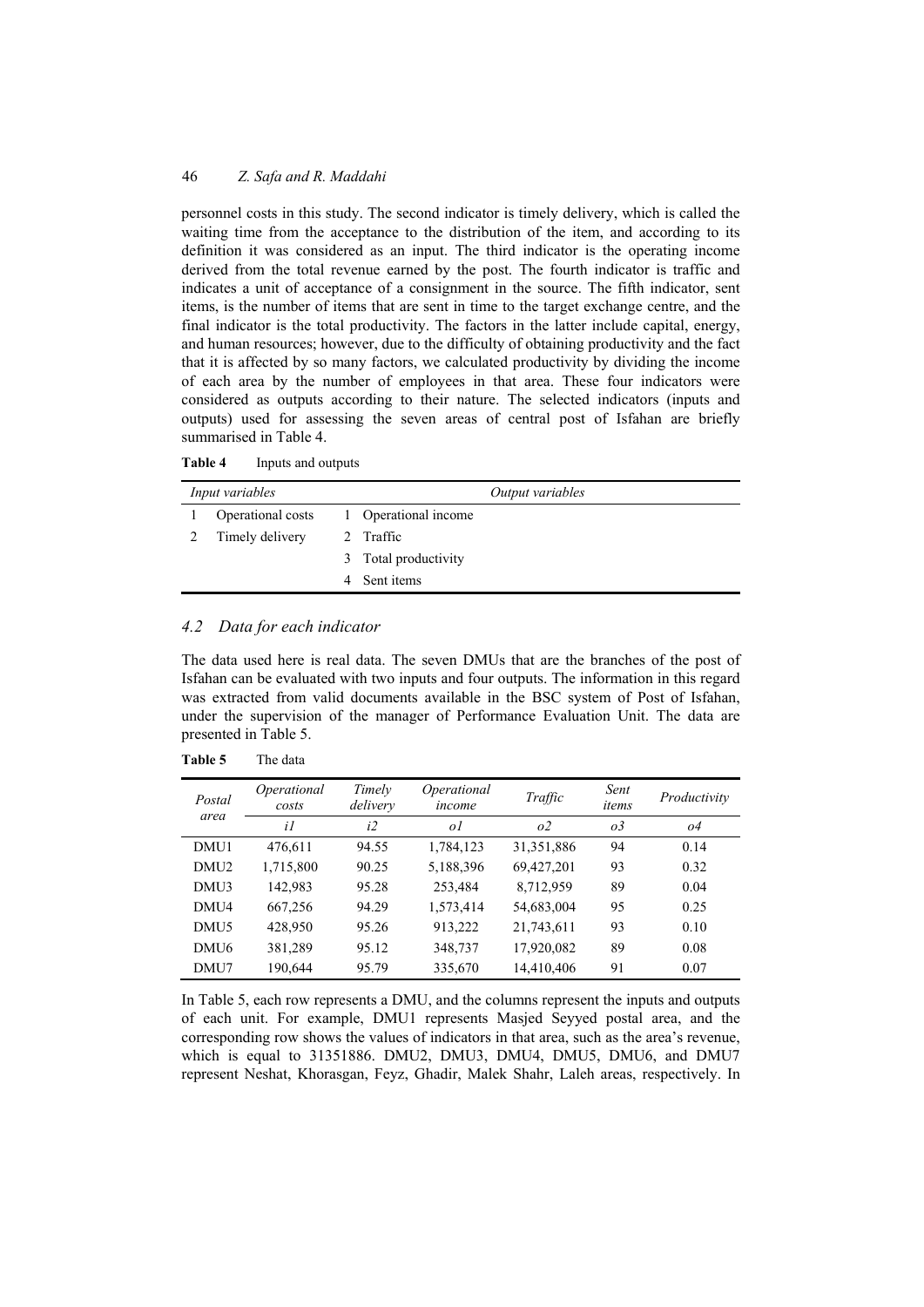addition, in this table, the first input is the operational cost  $(i)$ , the second input is timely delivery  $(i2)$ , the first output is operational income  $(01)$ , the second output is traffic  $(02)$ , the third output is sent items (o3), and the fourth output is productivity (o4).

#### *4.3 Allocation of costs to postal areas using the proposed model*

In this section, the proposed model is used to evaluate and allocate costs to the previously described postal areas. The top management intends to allocate 600,000,000 Tomans to the seven areas as emolument. The goal is to allocate this amount by scientific methods and based on the efficiency of each area, so that the area with the highest efficiency receives the highest possible emolument. The steps of implementing the proposed model in central post of Isfahan are as follows:

### *Stage 1 Calculating the efficiency of the areas using DEA models*

As discussed in the previous section, the efficiency of the postal areas is obtained via the models introduced in Section 2. For convenience, these models are named as follows:

- CCR model: the efficiency obtained by this model is shown with ZCCR.
- Input-oriented BCC model (BCC.I): The efficiency obtained by this model is shown with ZBCCI.
- Output-oriented BCC model (BCC.O): The efficiency obtained by this model is shown with ZBCCO.

|                  | <b>ZCCR</b> | ZBCC.I | $z_{BCC,0}$ | M(J)  | M(J2) | M(J3) | M(j4) |
|------------------|-------------|--------|-------------|-------|-------|-------|-------|
| dmu1             |             |        |             |       |       |       | 0.98  |
| dmu2             |             |        |             |       |       |       |       |
| dmu3             |             |        |             |       |       |       | 0.862 |
| dmu <sub>4</sub> |             |        |             |       |       |       |       |
| dmu <sub>5</sub> | 0.988       | 0.994  | 0.992       | 0.923 | 0.757 | 0.868 | 0.756 |
| dmu <sub>6</sub> | 0.954       | 0.993  | 0.956       | 0.81  | 0.524 | 0.796 | 0.52  |
| dmu7             |             |        |             |       | 0.996 |       | 0.936 |

**Table 6** Efficiency values

The efficiency of the rest of the models is represented by the same naming symbols as M (J1), M (J2), M (J3) and M (J4). The results of evaluating the area using the above models are shown in Table 6. In this table, each row represents a DMU and each column represents the efficiency obtained from one of the models. As explained earlier, in the column relating to the efficiency of the output-oriented models, the inverse of the efficiency number is used. For example, for DMU5, which represents Ghadir postal area, and the efficiency number derived from the output-oriented BCC model, represented by

. 1  $\frac{1}{z_{BCC.O}}$  is equal to 0.992.

As can be seen in Table 6, the areas whose efficiency is equal to 1 in all models are Feyz and Neshat.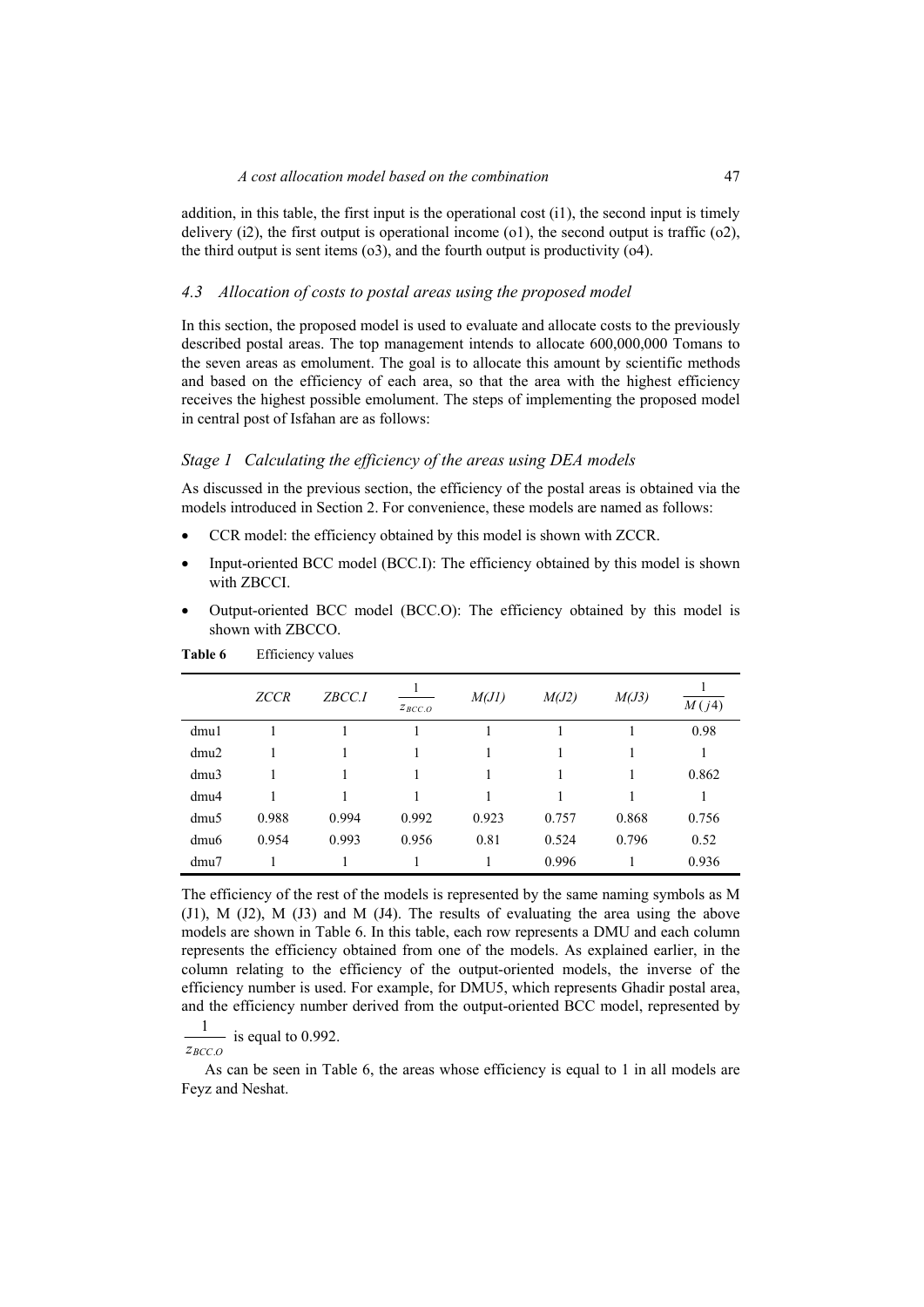## *Stage 2 Calculation of combined efficiency of postal areas using Shannon entropy*

After the efficiency of each area is calculated, the efficiencies are combined using Shannon entropy, which is carried out through the following steps.

Step 1 Creating Shannon entropy matrix.

First, the Shannon entropy matrix (the decision matrix) in which the rows represent the postal as DMUs, and in the columns show the efficiency number of each area based on the solved models. Table 6 shows the entropy matrix.

Step 2 Normalising the matrix.

The above matrix is normalised as follows: each element of each column is divided by the sum of the elements of that column. Each normalised element is represented by  $P_{ii}$  (Table 7).

|                  | <b>Normalisation</b> |               |               |            |            |          |            |  |  |  |
|------------------|----------------------|---------------|---------------|------------|------------|----------|------------|--|--|--|
|                  | <b>ZCCR</b>          | <i>ZBCC.I</i> | $Z_{BCC}$ $Q$ | M(J)       | M(J2)      | M(J3)    | M(j4)      |  |  |  |
| dmu1             | 0.144051             | 0.143123      | 0.14392631    | 0.1485222  | 0.15931177 | 0.15006  | 0.16187645 |  |  |  |
| dmu2             | 0.144051             | 0.143123      | 0.14392631    | 0.1485222  | 0.15931177 | 0.15006  | 0.16518005 |  |  |  |
| dm <sub>11</sub> | 0.144051             | 0.143123      | 0.14392631    | 0.1485222  | 0.15931177 | 0.15006  | 0.1423852  |  |  |  |
| dm <sub>14</sub> | 0.144051             | 0.143123      | 0.14392631    | 0.1485222  | 0.15931177 | 0.15006  | 0.16518005 |  |  |  |
| dmu <sub>5</sub> | 0.142322             | 0 142264      | 0 1427749     | 0.13708599 | 0.12059901 | 0.130252 | 0 12487611 |  |  |  |
| dmu <sub>6</sub> | 0 137424             | 0.142121      | 0.13759355    | 0.12030299 | 0.08347937 | 0.119448 | 0.08589362 |  |  |  |
| dmu7             | 0.144051             | 0.143123      | 0.14392631    | 0.1485222  | 0.15867453 | 0.15006  | 0.15460852 |  |  |  |

**Table 7** Normalised decision matrix

Step 3 Calculating  $E_i$ ,  $d_i$ , and  $w_i$ .

 $E_j$ ,  $d_j$ , and  $w_j$  were calculated according to Section 2, step 2 (the main part of the proposed model). The results are shown in Table 8.

|       | <b>ZCCR</b> | ZBCC.I | $Z_{BCC, O}$ | M(J)  | M(J2) | M(J3) | $\overline{M(j4)}$ |
|-------|-------------|--------|--------------|-------|-------|-------|--------------------|
| $E_i$ | 0.995       | 0.997  | 0.987        | 0.997 | 0.942 | 0.874 | 0.992              |
| $d_i$ | 0.005       | 0.003  | 0.013        | 0.003 | 0.058 | 0.126 | 0.008              |
| $W_i$ | 0.023       | 0.013  | 0.06         | 0.013 | 0.268 | 0.583 | 0.037              |

**Table 8** Entropy values

 $d_i$  indicates the extent to which each indicator gives useful information to the decision maker for decision making. Accordingly, the role of that indicator in decision making should be reduced to the same extent.

The final row of Table 8 shows wj values calculated using  $W_j = \frac{a_j}{\sum_j a_j}$ . *j*  $W_j = \frac{d_j}{\sum d_j}$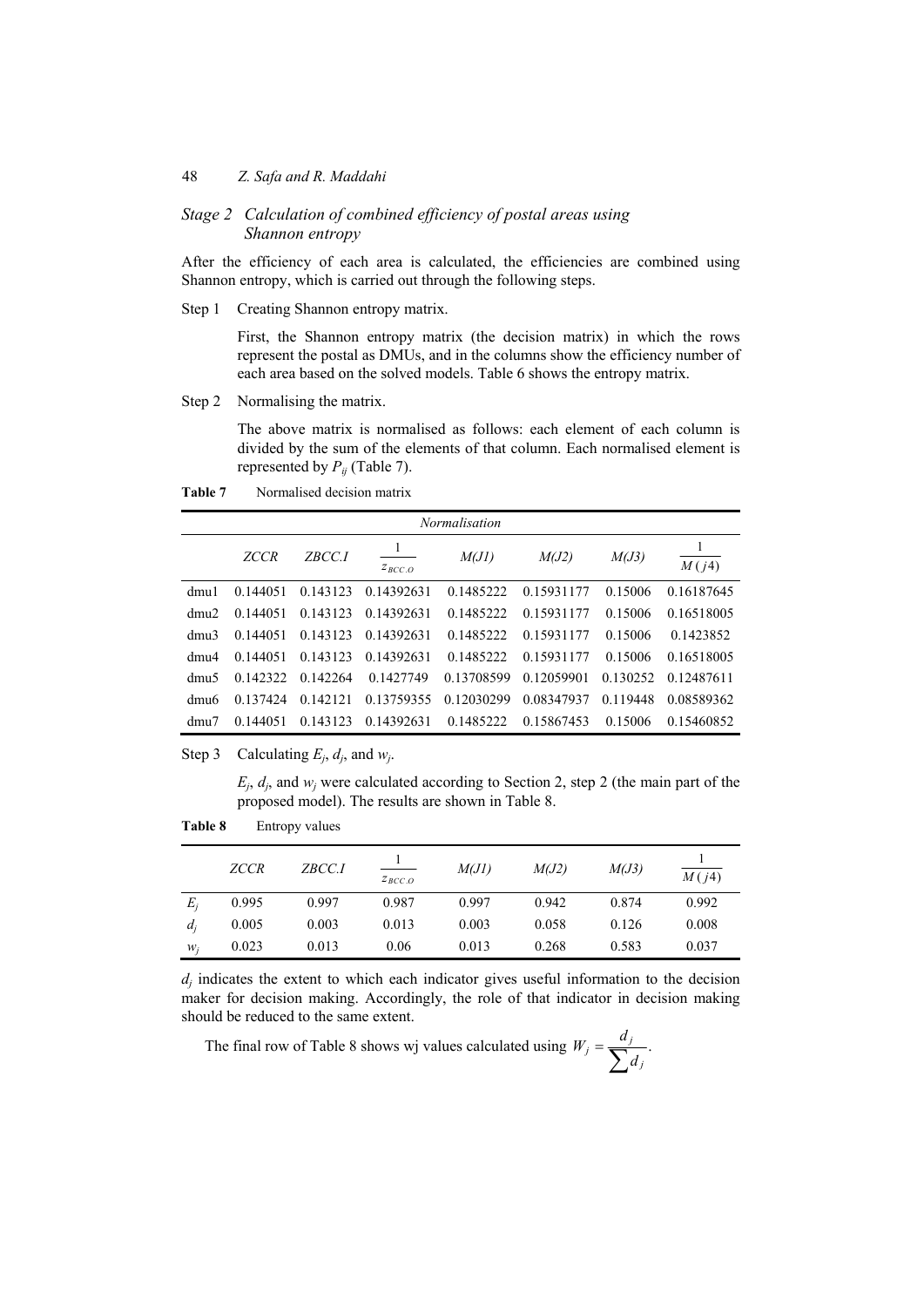The next step is to calculate the combined efficiency  $(\tau_i)$  of each DMU. The results are shown in Table 9. It is observed that DMUs 2 and 4 are the most efficient units, while DMU 6 is the most inefficient.

Table 9 Combined efficiency values

|          | DMU1  | DMU2 | DMU3  | DMU4 | DMU5  | DMU6  | DMU7  |
|----------|-------|------|-------|------|-------|-------|-------|
| $\tau_i$ | 0.996 |      | 0.991 |      | 0.844 | 0.726 | 0.993 |

Now using 1  $\tau_i = \frac{\tau_i}{\sum_{n} n} R,$  $\sum_{i=1}$   $\tau_i$  $R_i = \frac{\tau_i}{\sigma_i}$  *R τ*  $=\frac{c_i}{\sum_{i=1}^n \tau_i}$  R, 600 million Tomans is fairly allocated to the seven units

based on the combined efficiency. The results are shown in Table 10.

**Table 10** Values assigned to the seven postal areas

|                                   | DMU1    | DMU2 | <i>DMU3</i>         | <i>DMU4</i>                                           | DMU5 | DMU6    | <i>DMU7</i> |
|-----------------------------------|---------|------|---------------------|-------------------------------------------------------|------|---------|-------------|
| $\tau_i$<br>$\sum_{i=1}^n \tau_i$ | 0.15206 |      | $0.15267$ $0.15129$ | 0.15267 0.12885                                       |      | 0.11083 | 0.15160     |
| $R_i$                             |         |      |                     | 91236000 91602000 90774000 91602000 77310000 66498000 |      |         | 90960000    |

## **5 Conclusions**

A good allocation plan should include justice, impartiality and rationality. For example, the amount of cost received by each DMU should be consistent with its share in the system. In this study, a model based on DEA was presented for allocating costs. In this model, in order to increase the accuracy of the calculation of the efficiency of DMUs, seven different DEA models with different capabilities were used to calculate the efficiency. Then, the above-mentioned efficiencies were combined using Shannon entropy. The combined efficiency of each DMU was obtained and then cost allocation was done based on this number. The proposed method ensures that fixed costs are allocated fairly to all units. The fairness of the proposed model was investigated in the first example of the study using the Gini coefficient method. It is suggested that future research in this area uses dynamic DEA models, since these models examine the performance of DMUs at different time periods and hence their evaluations are more accurate, leading to a fairer allocation. In addition, to combine the efficiency of different models, Shannon entropy can be replaced with other multi-criterion decision making methods, such as AHP hierarchical process analysis. However, this method requires full understanding of the possibility of production in the system being evaluated. In this way, the performance of each of these models in assessing DMU efficiency can be determined.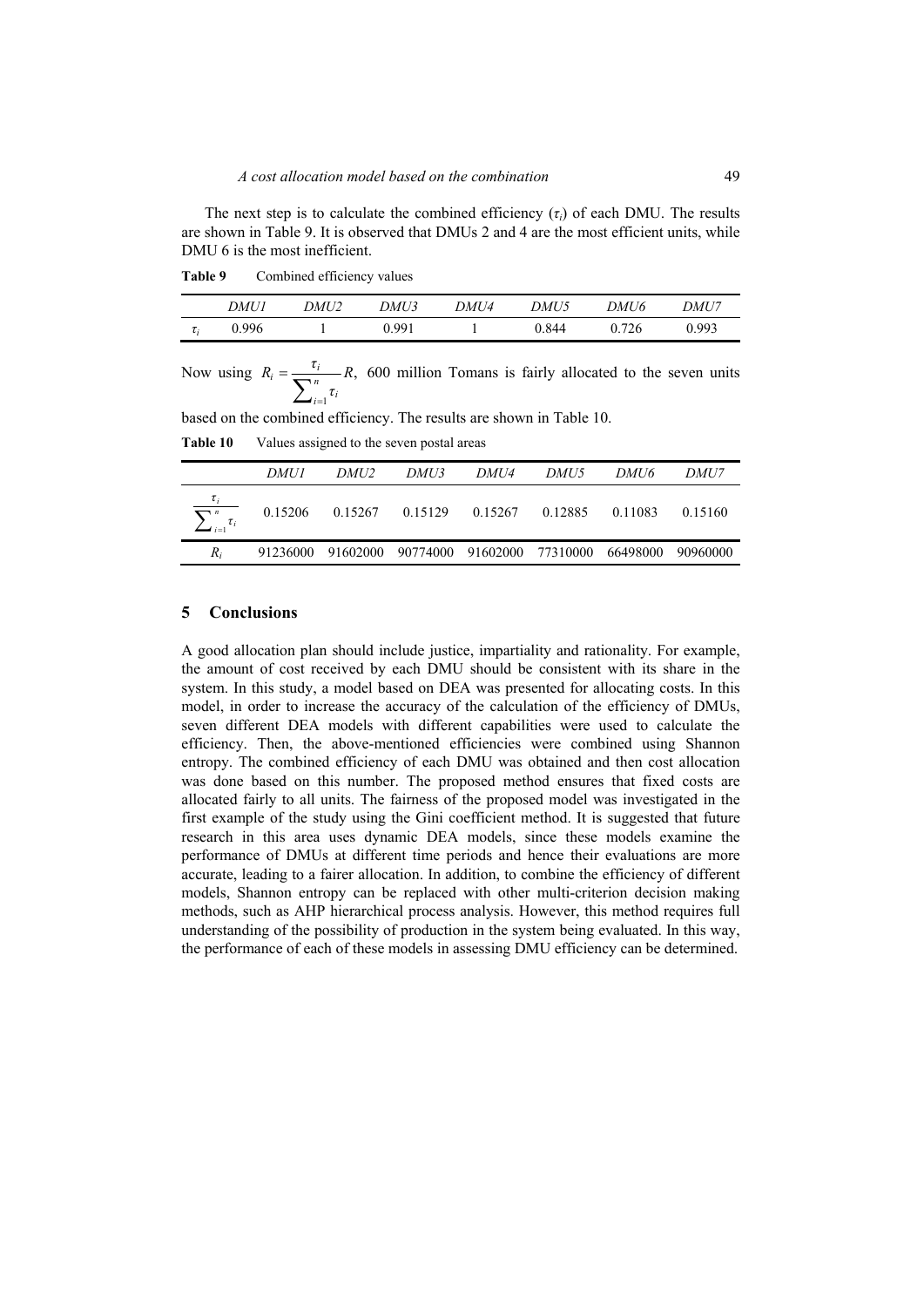#### **References**

- Banker, R.D. and Thrall, R.M. (1992) 'Estimation of returns to scale using data envelopment analysis', *European Journal of Operational Research*, Vol. 62, No. 1, pp.74–84.
- Banker, R.D., Bardhan, I. and Cooper, W.W. (1996) 'A note on returns to scale in DEA', *European Journal of Operational Research*, Vol. 88, No. 3, pp.583–585.
- Banker, R.D., Charnes, A. and Cooper, W.W. (1984) 'Some models for estimating technical and scale inefficiencies in data envelopment analysis', *Management Science*, Vol. 30, No. 9, pp.1078–1092.
- Borenstein, D., Luiz Becker, J. and do Prado, V. (2004) 'Measuring the efficiency of Brazilian post office stores using data envelopment analysis', *International Journal of Operations & Production Management*, Vol. 24, No. 10, pp.1055–1078.
- Charnes, A., Cooper, W.W. and Rhodes, E. (1978) 'Measuring the efficiency of decision making units', *European Journal of Operational Research*, Vol. 2, No. 6, pp.429–444.
- Cook, W.D. and Kress, M. (1999) 'Characterizing an equitable allocation of shared costs: a DEA approach', *European Journal of Operational Research*, Vol. 119, No. 3, pp.652–661.
- Cook, W.D. and Zhu, J. (2005) 'Allocation of shared costs among decision making units: a DEA approach', *Computers & Operations Research*, Vol. 32, No. 8, pp.2171–2178.
- Ding, T., Chen, Y., Wu, H. and Wei, Y. (2017) 'Centralized fixed cost and resource allocation considering technology heterogeneity: a DEA approach', *Annals of Operations Research*, Vol. 1, No. 2, pp.1–15.
- Doble, M. (1995) 'Measuring and improving technical efficiency in UK post office counters using data envelopment analysis', *Annals of Public and Cooperative Economics*, Vol. 66, No. 1, pp.31–64.
- Fang, L. (2013) 'A generalized DEA model for centralized resource allocation', *European Journal of Operational Research*, Vol. 228, No. 2, pp.405–412.
- Filippini, M. and Zola, M. (2005) 'Economies of scale and cost efficiency in the postal services: empirical evidence from Switzerland', *Applied Economics Letters*, Vol. 12, No. 7, pp.437–441.
- Gini, C. (1921) 'Measurement of inequality of incomes', *The Economic Journal*, Vol. 31, No. 121, pp.124–126.
- Golany, B. and Yu, G. (1997) 'Estimating returns to scale in DEA', *European Journal of Operational Research*, Vol. 103, No. 1, pp.28–37.
- Horncastle, A., Jevons, D., Dudley, P. and Thanassoulis, E. (2006) 'Efficiency analysis of delivery offices in the postal sector using stochastic frontier and data envelopment analysis', in *Liberalization of the Postal and Delivery Sector*, pp.149–164, Edward Elgar, Cheltenham.
- Iturralde, M.J. and Quirós, C. (2008) 'Analysis of efficiency of the European postal sector', *International Journal of Production Economics*, Vol. 114, No. 1, pp.84–90.
- Jahanshahloo, G., Hosseinzadeh Lotfi, F., Maddahi, R. and Jafari, Y. (2012) 'Efficiency and benchmarking in the presence of undesirable (bad) outputs: A DEA approach', *International Journal of Applied Mathematical Research*, Vol. 1, No. 2, pp.178–188 [online] https://www.sciencepubco.com/index.php/ijamr/article/view/44.
- Jahanshahloo, G., Lotfi, F.H., Rostamy-Malkhalifeh, M., Maddahi, R. and Ebrahimnejad, A. (2013) 'Ranking non-extreme efficient units based on super efficiency method in the presence of undesirable outputs: a DEA approach', *International Journal of Applied Decision Sciences*, Vol. 6, No. 1, pp.83–95.
- Jahanshahloo, G.R., Hosseinzadeh Lotfi, F., Jafari, Y. and Maddahi, R. (2011) 'Selecting symmetric weights as a secondary goal in DEA cross-efficiency evaluation', *Applied Mathematical Modelling*, Vol. 35, No. 1, pp.544–549.
- Jahanshahloo, G.R., Lotfi, F.H., Shoja, N. and Sanei, M. (2004) 'An alternative approach for equitable allocation of shared costs by using DEA', *Applied Mathematics and Computation*, Vol. 153, No. 1, pp.267–274.